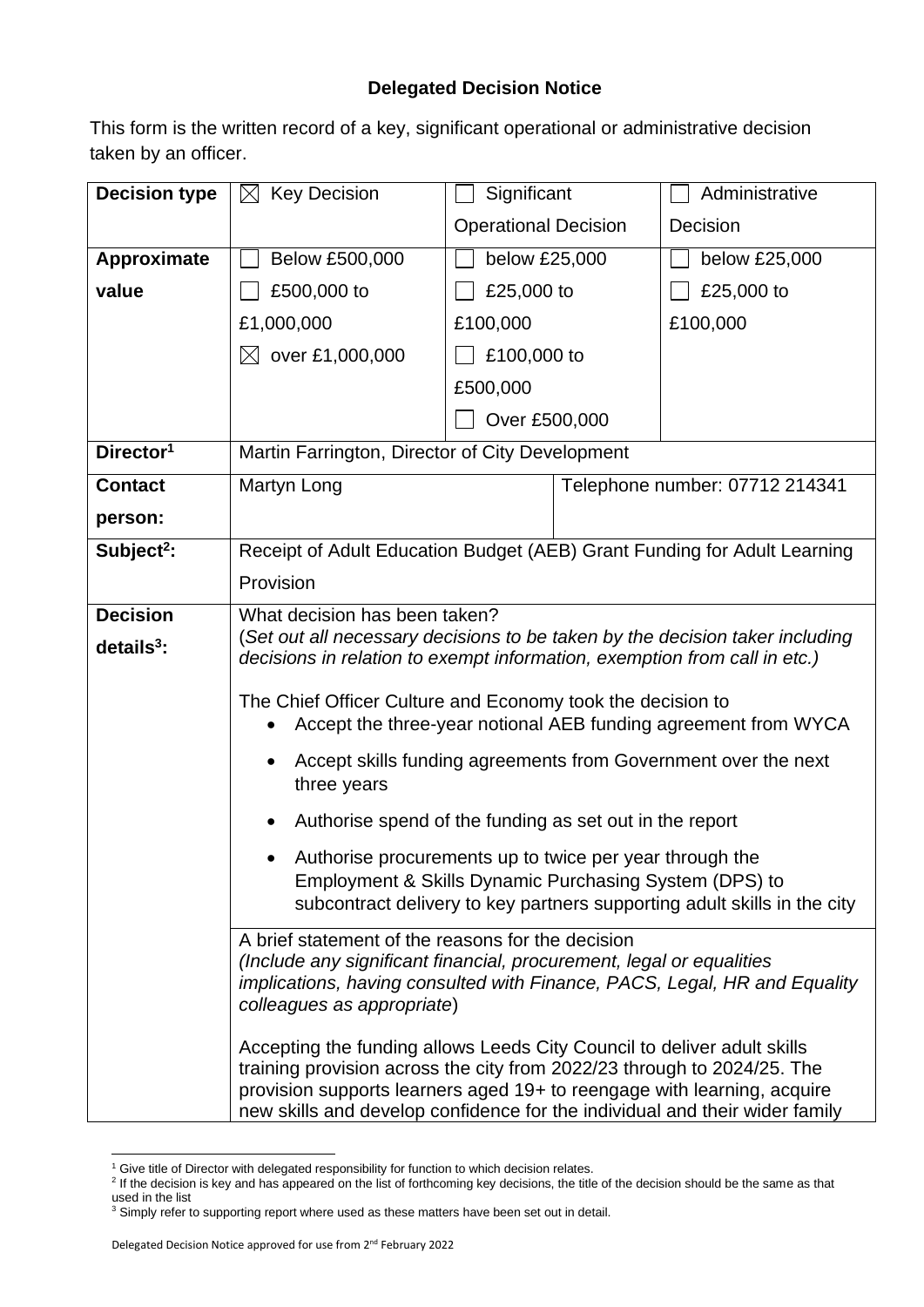|                           | network contributing to the Best City Ambitions pillars around supporting<br>economic growth and access to economic opportunities, providing skills<br>programmes and employment support to residents and building a Child<br>Friendly City by helping families to improve the progression and<br>achievement of children at school. |      |    |  |  |
|---------------------------|--------------------------------------------------------------------------------------------------------------------------------------------------------------------------------------------------------------------------------------------------------------------------------------------------------------------------------------|------|----|--|--|
|                           | The procurement to subcontract delivery enables key partners across the<br>city to deliver provision which utilities their specialist skills and knowledge in<br>subject areas and geographies.                                                                                                                                      |      |    |  |  |
|                           | Brief details of any alternative options considered and rejected by the<br>decision maker at the time of making the decision                                                                                                                                                                                                         |      |    |  |  |
|                           | Due to this being an external grant to deliver adult skills provision in the city<br>there are no alternatives                                                                                                                                                                                                                       |      |    |  |  |
| <b>Affected</b>           | none                                                                                                                                                                                                                                                                                                                                 |      |    |  |  |
| wards:                    |                                                                                                                                                                                                                                                                                                                                      |      |    |  |  |
| <b>Details of</b>         | <b>Executive Member Councillor Pryor</b>                                                                                                                                                                                                                                                                                             |      |    |  |  |
| consultation              | The Executive Member for Economy, Culture and Education                                                                                                                                                                                                                                                                              |      |    |  |  |
| undertaken <sup>4</sup> : | <b>Ward Councillors</b>                                                                                                                                                                                                                                                                                                              |      |    |  |  |
|                           | Chief Digital and Information Officer <sup>5</sup>                                                                                                                                                                                                                                                                                   |      |    |  |  |
|                           | Chief Asset Management and Regeneration Officer <sup>6</sup>                                                                                                                                                                                                                                                                         |      |    |  |  |
|                           | <b>Others</b>                                                                                                                                                                                                                                                                                                                        |      |    |  |  |
| Implementatio             | Officer accountable, and proposed timescales for implementation                                                                                                                                                                                                                                                                      |      |    |  |  |
| n                         | Martyn Long Head of Employment and Skills                                                                                                                                                                                                                                                                                            |      |    |  |  |
| List of                   | Date Added to List:- 10 <sup>th</sup> March 2022 Link to forward notice                                                                                                                                                                                                                                                              |      |    |  |  |
| <b>Forthcoming</b>        | If Special Urgency or General Exception a brief statement of the reason<br>why it is impracticable to delay the decision                                                                                                                                                                                                             |      |    |  |  |
| <b>Key</b>                | If Special Urgency Relevant Scrutiny Chair(s) approval                                                                                                                                                                                                                                                                               |      |    |  |  |
| Decisions <sup>7</sup>    | Signature                                                                                                                                                                                                                                                                                                                            | Date |    |  |  |
| <b>Publication of</b>     | If not published for 5 clear working days prior to decision being taken the                                                                                                                                                                                                                                                          |      |    |  |  |
| report <sup>8</sup>       | reason why not possible:<br>If published late relevant Executive member's approval                                                                                                                                                                                                                                                   |      |    |  |  |
|                           | Signature                                                                                                                                                                                                                                                                                                                            | Date |    |  |  |
| <b>Call In</b>            | Yes<br>Is the decision<br>$\boxtimes$                                                                                                                                                                                                                                                                                                |      | No |  |  |
|                           | available <sup>9</sup> for call-in?                                                                                                                                                                                                                                                                                                  |      |    |  |  |

<sup>4</sup> Include details of any interest disclosed by an elected Member on consultation and the date of any relevant dispensation given. <sup>5</sup> See Officer Delegation Scheme (Executive Functions) CDIO must be consulted in relation to all matters relating to the Council's use of

digital technology

<sup>&</sup>lt;sup>6</sup> See Officer Delegation Scheme (Executive Functions) CAMRO must be consulted in relation to all matters relating to the Council's land and buildings.

 $^7$  See Executive and Decision Making Procedure Rule 2.4 - 2.6. Complete this section for key decisions only

<sup>&</sup>lt;sup>8</sup> See Executive and Decision Making Procedure Rule 3.1. Complete this section for key decisions only

<sup>9</sup> See Executive and Decision Making Procedure Rule 5.1. Significant operational decisions taken by officers are never available for call in. Key decisions are always available for call in unless they have been exempted from call in under rule 5.1.3.